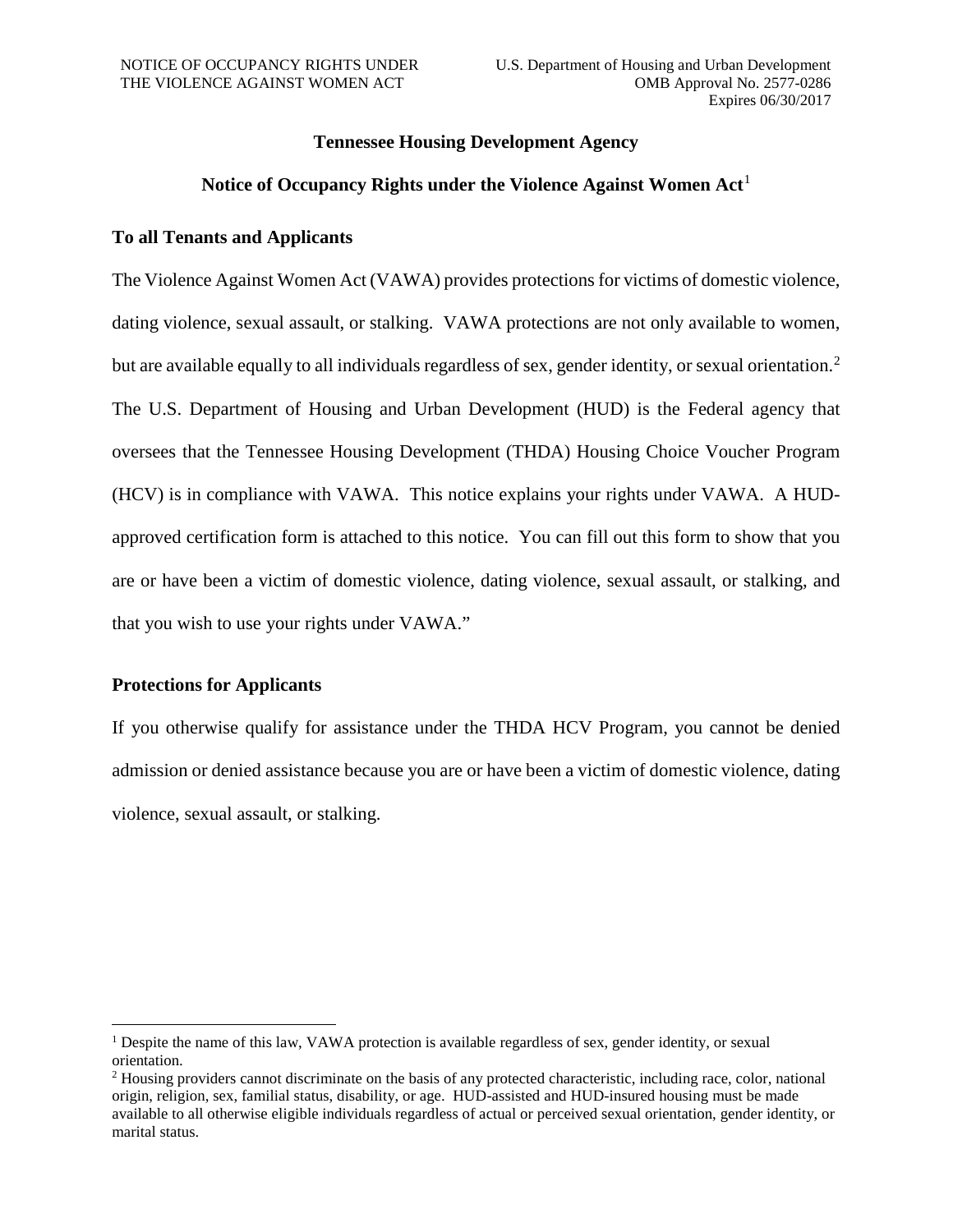#### **Protections for Tenants**

If you are receiving assistance under the THDA HCV Program, you may not be denied assistance, terminated from participation, or be evicted from your rental housing because you are or have been a victim of domestic violence, dating violence, sexual assault, or stalking.

Also, if you or an affiliated individual of yours is or has been the victim of domestic violence, dating violence, sexual assault, or stalking by a member of your household or any guest, you may not be denied rental assistance or occupancy rights under the THDA HCV Program solely on the basis of criminal activity directly relating to that domestic violence, dating violence, sexual assault, or stalking.

Affiliated individual means your spouse, parent, brother, sister, or child, or a person to whom you stand in the place of a parent or guardian (for example, the affiliated individual is in your care, custody, or control); or any individual, tenant, or lawful occupant living in your household.

#### **Removing the Abuser or Perpetrator from the Household**

HP may divide (bifurcate) your lease in order to evict the individual or terminate the assistance of the individual who has engaged in criminal activity (the abuser or perpetrator) directly relating to domestic violence, dating violence, sexual assault, or stalking.

If HP chooses to remove the abuser or perpetrator, HP may not take away the rights of eligible tenants to the unit or otherwise punish the remaining tenants. If the evicted abuser or perpetrator was the sole tenant to have established eligibility for assistance under the program, HP must allow the tenant who is or has been a victim and other household members to remain in the unit for a period of time, in order to establish eligibility under the program or under another HUD housing program covered by VAWA, or, find alternative housing.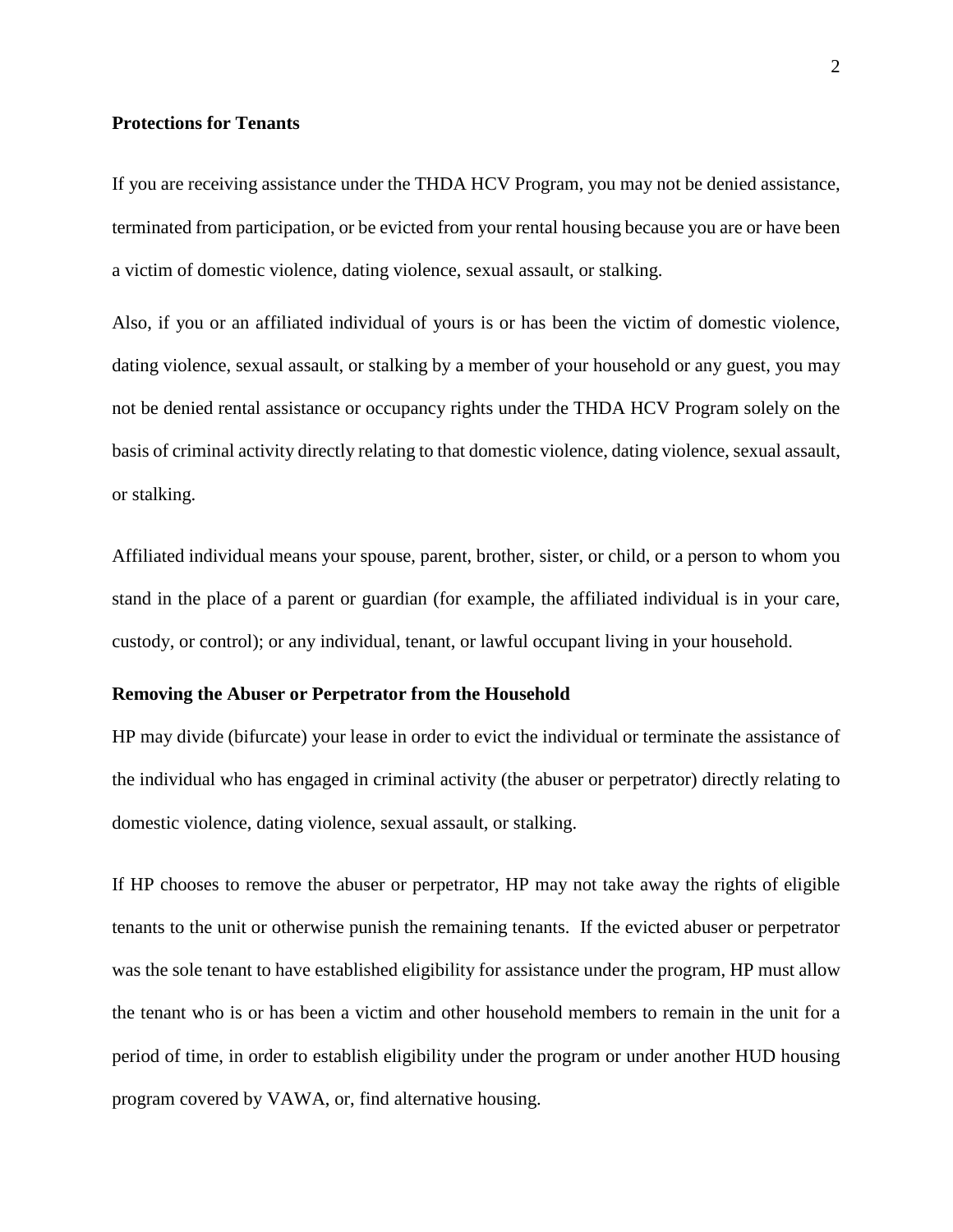In removing the abuser or perpetrator from the household, HP must follow Federal, State, and local eviction procedures. In order to divide a lease, HP may, but is not required to, ask you for documentation or certification of the incidences of domestic violence, dating violence, sexual assault, or stalking.

#### **Moving to Another Unit**

Upon your request, HP may permit you to move to another unit, subject to the availability of other units, and still keep your assistance. In order to approve a request, HP may ask you to provide documentation that you are requesting to move because of an incidence of domestic violence, dating violence, sexual assault, or stalking. If the request is a request for emergency transfer, the housing provider may ask you to submit a written request or fill out a form where you certify that you meet the criteria for an emergency transfer under VAWA. The criteria are:

**(1) You are a victim of domestic violence, dating violence, sexual assault, or stalking.** If your housing provider does not already have documentation that you are a victim of domestic violence, dating violence, sexual assault, or stalking, your housing provider may ask you for such documentation, as described in the documentation section below.

**(2) You expressly request the emergency transfer.** Your housing provider may choose to require that you submit a form, or may accept another written or oral request.

**(3) You reasonably believe you are threatened with imminent harm from further violence if you remain in your current unit.** This means you have a reason to fear that if you do not receive a transfer you would suffer violence in the very near future.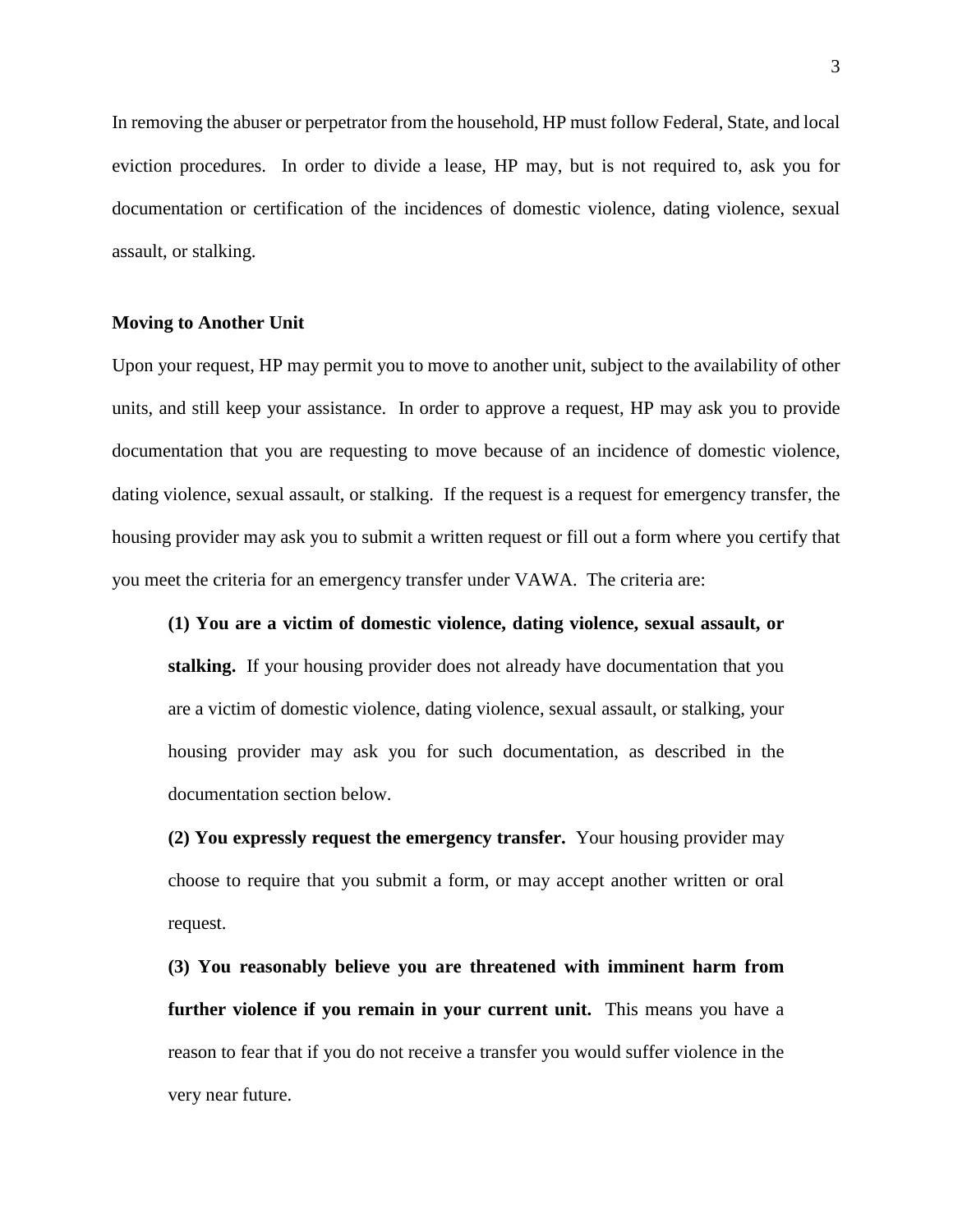**You are a victim of sexual assault and the assault occurred on the premises during the 90-calendar-day period before you request a transfer.** If you are a victim of sexual assault, then in addition to qualifying for an emergency transfer because you reasonably believe you are threatened with imminent harm from further violence if you remain in your unit, you may qualify for an emergency transfer if the sexual assault occurred on the premises of the property from which you are seeking your transfer, and that assault happened within the 90-calendar-day period before you expressly request the transfer.

HP will keep confidential requests for emergency transfers by victims of domestic violence, dating violence, sexual assault, or stalking, and the location of any move by such victims and their families.

HP's emergency transfer plan provides further information on emergency transfers, and HP must make a copy of its emergency transfer plan available to you if you ask to see it.

# **Documenting You Are or Have Been a Victim of Domestic Violence, Dating Violence, Sexual Assault or Stalking**

HP can, but is not required to, ask you to provide documentation to "certify" that you are or have been a victim of domestic violence, dating violence, sexual assault, or stalking. Such request from HP must be in writing, and HP must give you at least 14 business days (Saturdays, Sundays, and Federal holidays do not count) from the day you receive the request to provide the documentation. HP may, but does not have to, extend the deadline for the submission of documentation upon your request.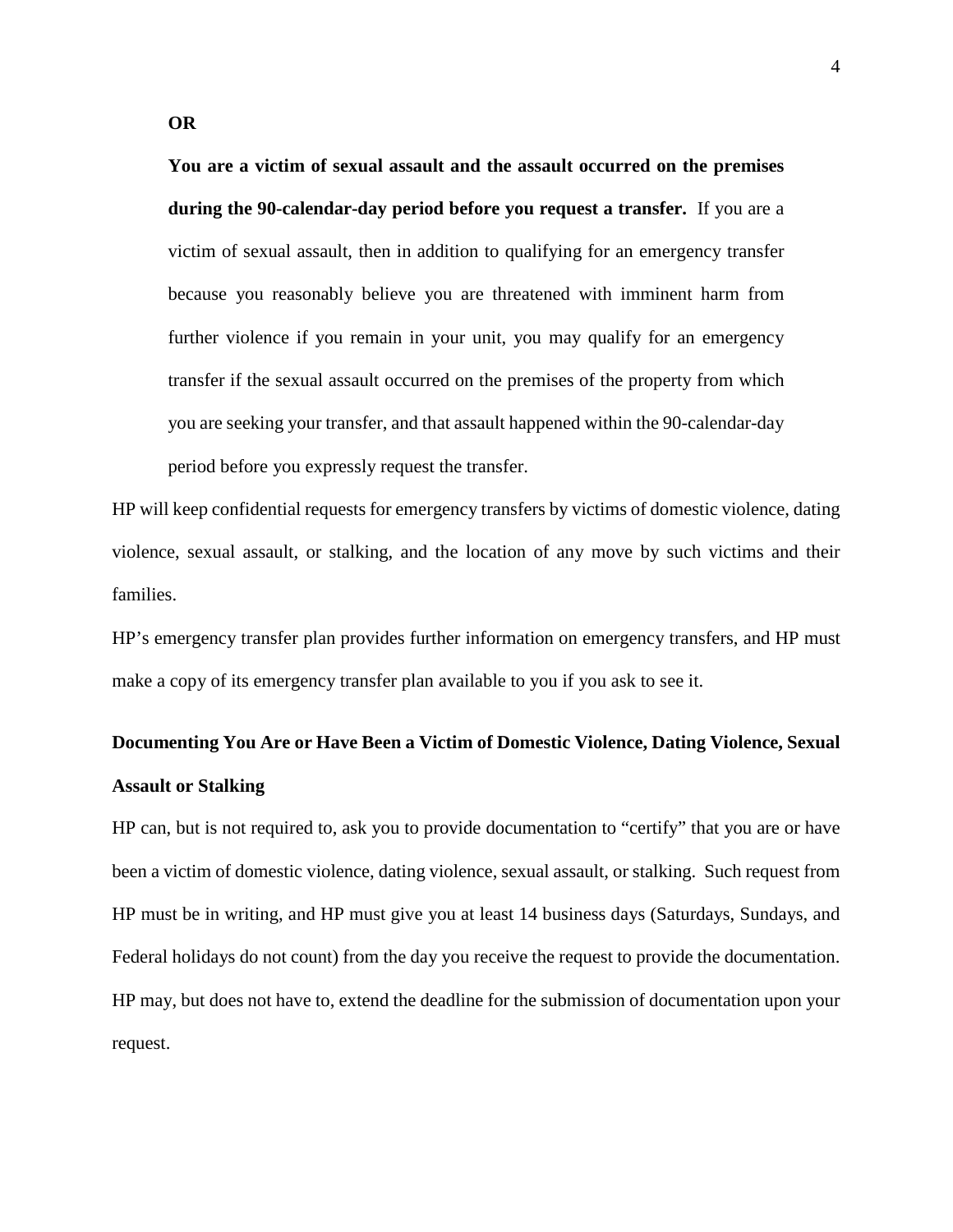You can provide one of the following to HP as documentation. It is your choice which of the following to submit if HP asks you to provide documentation that you are or have been a victim of domestic violence, dating violence, sexual assault, or stalking.

- A complete HUD-approved certification form given to you by HP with this notice, that documents an incident of domestic violence, dating violence, sexual assault, or stalking. The form will ask for your name, the date, time, and location of the incident of domestic violence, dating violence, sexual assault, or stalking, and a description of the incident. The certification form provides for including the name of the abuser or perpetrator if the name of the abuser or perpetrator is known and is safe to provide.
- A record of a Federal, State, tribal, territorial, or local law enforcement agency, court, or administrative agency that documents the incident of domestic violence, dating violence, sexual assault, or stalking. Examples of such records include police reports, protective orders, and restraining orders, among others.
- A statement, which you must sign, along with the signature of an employee, agent, or volunteer of a victim service provider, an attorney, a medical professional or a mental health professional (collectively, "professional") from whom you sought assistance in addressing domestic violence, dating violence, sexual assault, or stalking, or the effects of abuse, and with the professional selected by you attesting under penalty of perjury that he or she believes that the incident or incidents of domestic violence, dating violence, sexual assault, or stalking are grounds for protection.
- Any other statement or evidence that HP has agreed to accept.

If you fail or refuse to provide one of these documents within the 14 business days, HP does not have to provide you with the protections contained in this notice.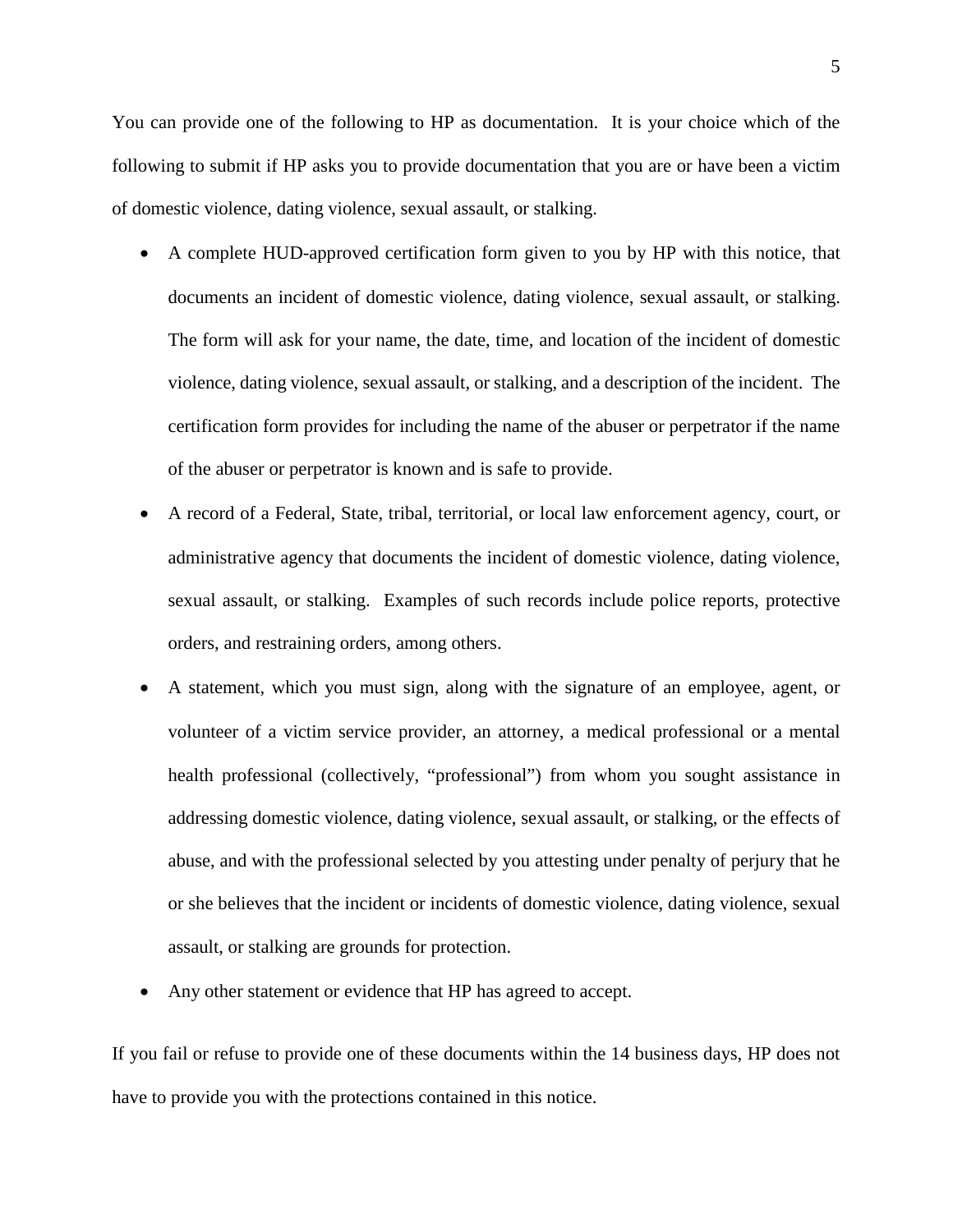If HP receives conflicting evidence that an incident of domestic violence, dating violence, sexual assault, or stalking has been committed (such as certification forms from two or more members of a household each claiming to be a victim and naming one or more of the other petitioning household members as the abuser or perpetrator), HP has the right to request that you provide third-party documentation within thirty 30 calendar days in order to resolve the conflict. If you fail or refuse to provide third-party documentation where there is conflicting evidence, HP does not have to provide you with the protections contained in this notice.

#### **Confidentiality**

HP must keep confidential any information you provide related to the exercise of your rights under VAWA, including the fact that you are exercising your rights under VAWA.

HP must not allow any individual administering assistance or other services on behalf of HP (for example, employees and contractors) to have access to confidential information unless for reasons that specifically call for these individuals to have access to this information under applicable Federal, State, or local law.

HP must not enter your information into any shared database or disclose your information to any other entity or individual. HP, however, may disclose the information provided if:

- You give written permission to HP to release the information on a time limited basis.
- HP needs to use the information in an eviction or termination proceeding, such as to evict your abuser or perpetrator or terminate your abuser or perpetrator from assistance under this program.
- A law requires HP or your landlord to release the information.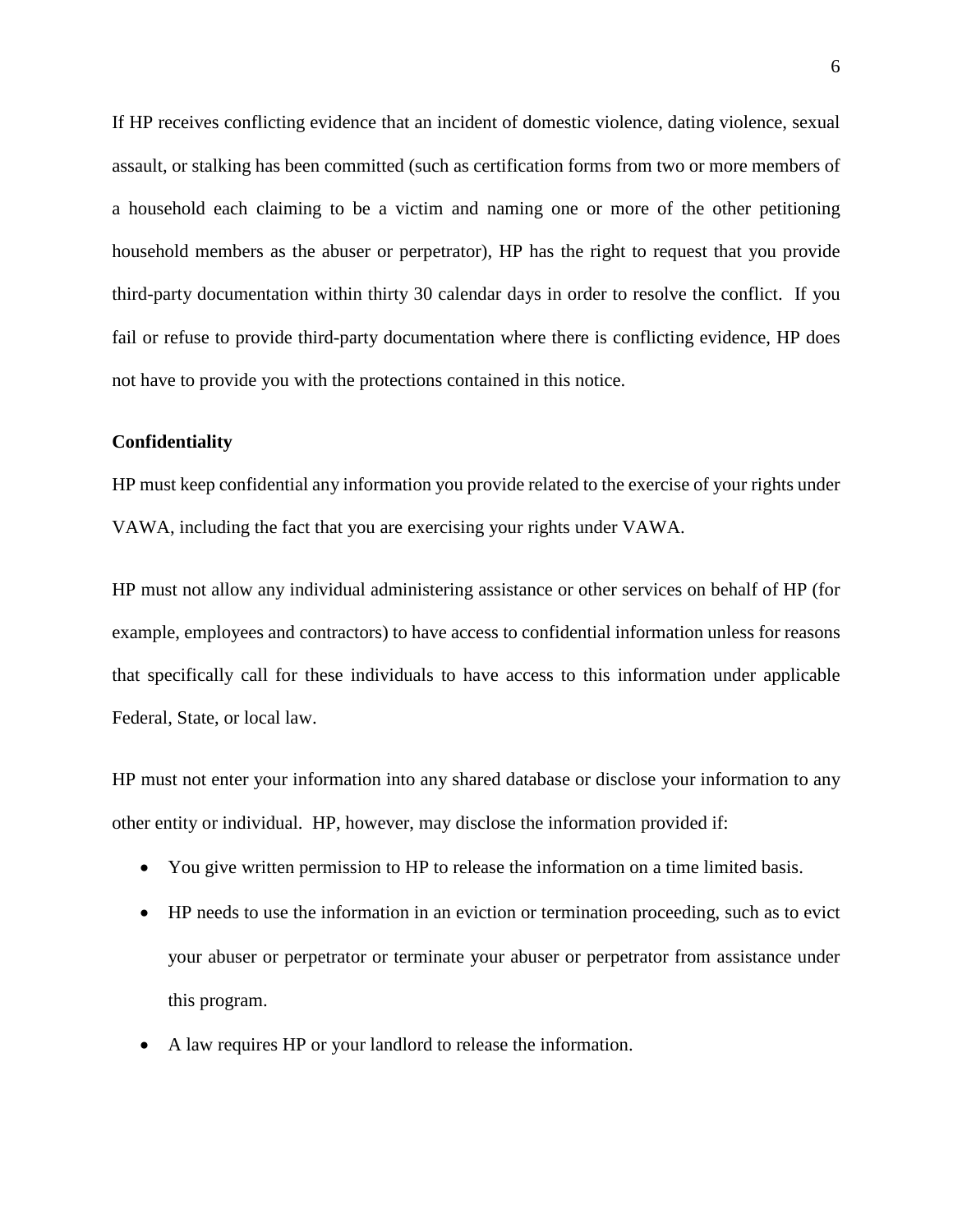VAWA does not limit HP's duty to honor court orders about access to or control of the property. This includes orders issued to protect a victim and orders dividing property among household members in cases where a family breaks up.

# **Reasons a Tenant Eligible for Occupancy Rights under VAWA May Be Evicted or Assistance May Be Terminated**

You can be evicted and your assistance can be terminated for serious or repeated lease violations that are not related to domestic violence, dating violence, sexual assault, or stalking committed against you. However, HP cannot hold tenants who have been victims of domestic violence, dating violence, sexual assault, or stalking to a more demanding set of rules than it applies to tenants who have not been victims of domestic violence, dating violence, sexual assault, or stalking.

The protections described in this notice might not apply, and you could be evicted and your assistance terminated, if HP can demonstrate that not evicting you or terminating your assistance would present a real physical danger that:

1) Would occur within an immediate time frame, and

2) Could result in death or serious bodily harm to other tenants or those who work on the property. If HP can demonstrate the above, HP should only terminate your assistance or evict you if there are no other actions that could be taken to reduce or eliminate the threat.

#### **Other Laws**

VAWA does not replace any Federal, State, or local law that provides greater protection for victims of domestic violence, dating violence, sexual assault, or stalking. You may be entitled to additional housing protections for victims of domestic violence, dating violence, sexual assault, or stalking under other Federal laws, as well as under State and local laws.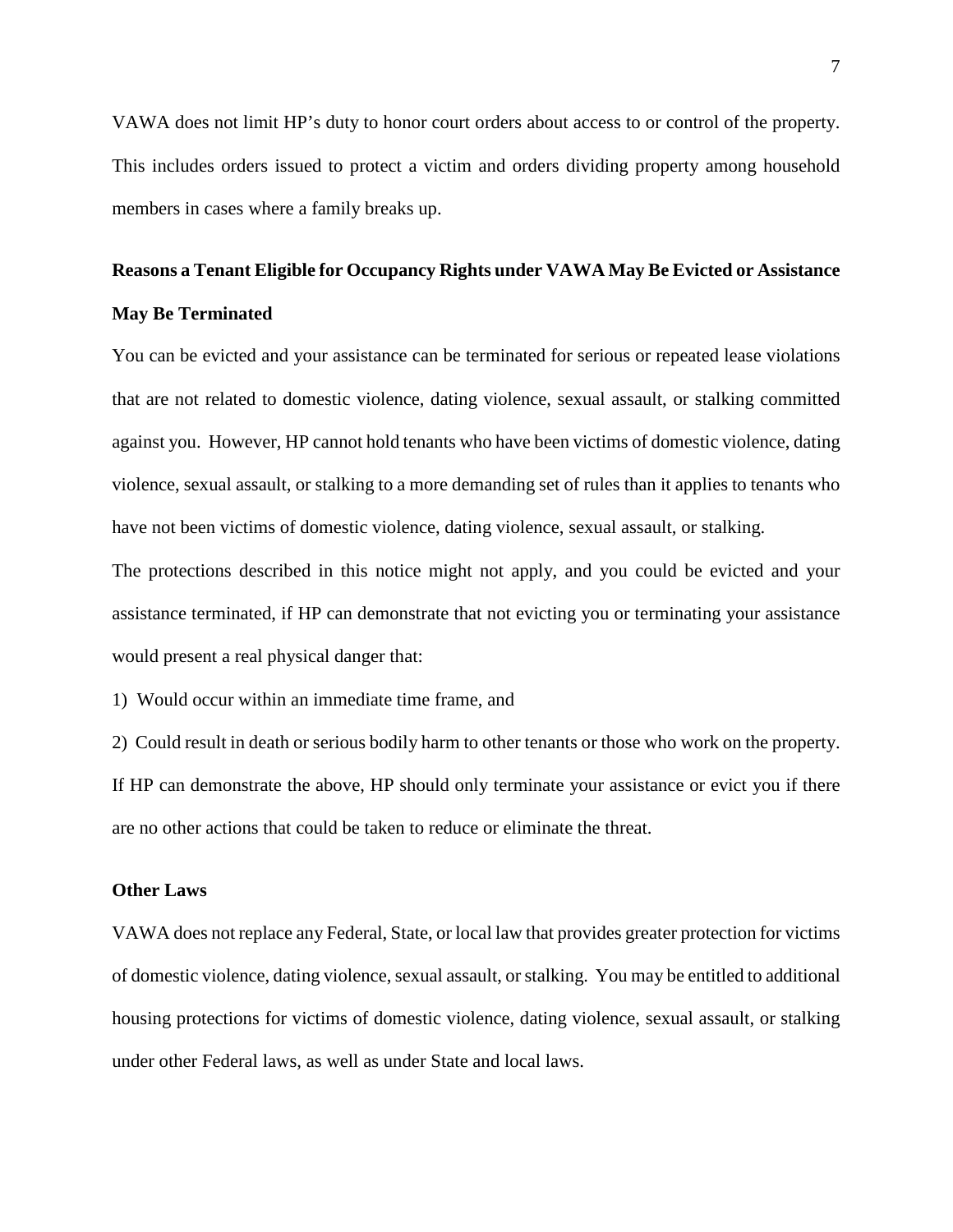#### **Non-Compliance with the Requirements of This Notice**

You may report a covered housing provider's violations of these rights and seek additional assistance, if needed, by contacting or filing a complaint with Tennessee Human Rights Commission (THRC), 312 Rosa L. Parks Avenue, 23<sup>rd</sup> Floor, Nashville, TN 37243; [https://www.tn.gov/humanrights.html;](https://www.tn.gov/humanrights.html) (615) 741-5825.

#### **For Additional Information**

You may view a copy of HUD's final VAWA rule at [https://www.gpo.gov/fdsys/pkg/FR-2016-](https://www.gpo.gov/fdsys/pkg/FR-2016-11-16/pdf/2016-25888.pdf) [11-16/pdf/2016-25888.pdf.](https://www.gpo.gov/fdsys/pkg/FR-2016-11-16/pdf/2016-25888.pdf)

Additionally, HP must make a copy of HUD's VAWA regulations available to you if you ask to see them.

For questions regarding VAWA, please contact the THDA Reasonable Accommodation and VAWA hotline, 615-815-2165 or RARequest@thda.org.

For help regarding an abusive relationship, you may call the National Domestic Violence Hotline

at 1-800-799-7233 or, for persons with hearing impairments, 1-800-787-3224 (TTY). You may

also contact [http://victimsofcrime.org/our-programs/stalking-resource-center/help-for](http://victimsofcrime.org/our-programs/stalking-resource-center/help-for-victims/state-information/tennessee)[victims/state-information/tennessee.](http://victimsofcrime.org/our-programs/stalking-resource-center/help-for-victims/state-information/tennessee)

For tenants who are or have been victims of stalking seeking help may visit the National Center for Victims of Crime's Stalking Resource Center at https://www.victimsofcrime.org/ourprograms/stalking-resource-center.

For help regarding sexual assault, you may contact may call the Rape, Abuse & Incest National Network's National Sexual Assault Hotline at 800-656-HOPE, or visit the online hotline at [https://ohl.rainn.org/online/.](https://ohl.rainn.org/online/)

Victims of stalking seeking help may contact the National Center for Victims of Crime's Stalking Resource Center at [https://www.victimsofcrime.org/our-programs/stalking-resource-center.](https://www.victimsofcrime.org/our-programs/stalking-resource-center)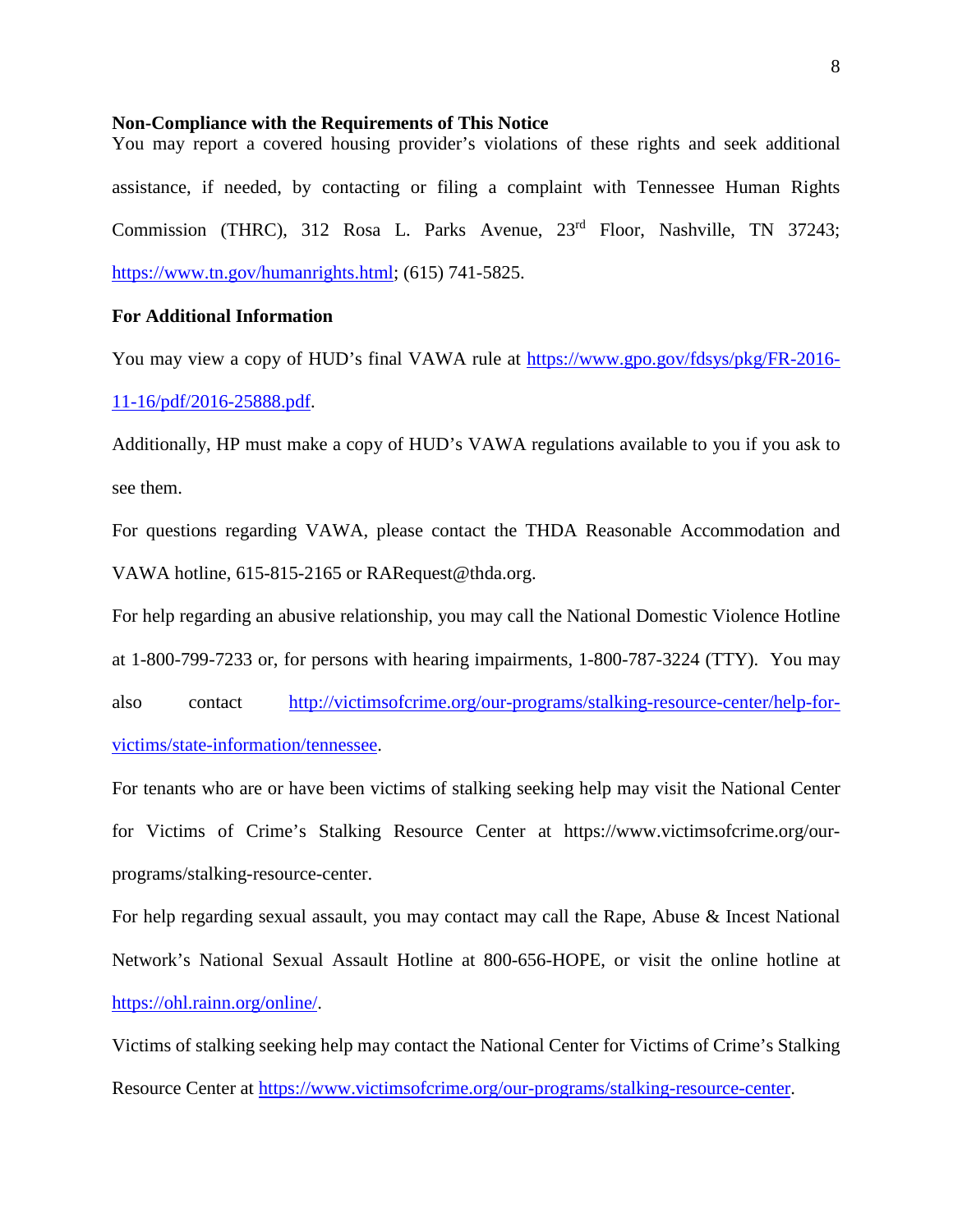**Attachment:** Certification form HUD-5382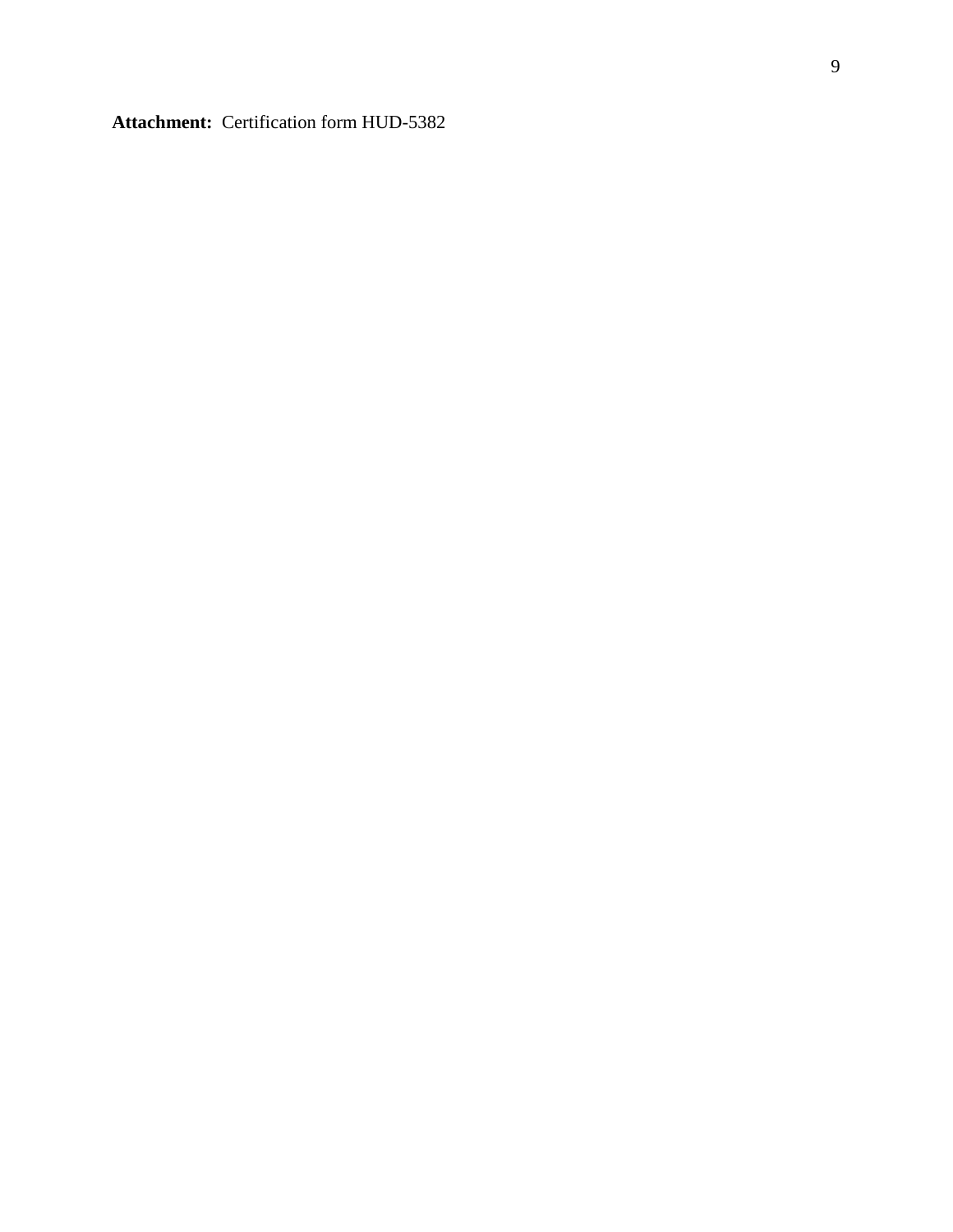# **The National Immigration Project**

The National Immigration Project is a national non-profit that provides legal assistance and technical support to immigrant communities, legal practitioners, and advocates working to advance the rights of noncitizens.

| Website:                          | http://www.nationalimmigrationproject.org/who.htm                                                                                                                                                                                                                                                                                                                                                                                                                                                                                                                                                                                                                                                                                                                                        |  |
|-----------------------------------|------------------------------------------------------------------------------------------------------------------------------------------------------------------------------------------------------------------------------------------------------------------------------------------------------------------------------------------------------------------------------------------------------------------------------------------------------------------------------------------------------------------------------------------------------------------------------------------------------------------------------------------------------------------------------------------------------------------------------------------------------------------------------------------|--|
| <b>Hotline:</b>                   | None                                                                                                                                                                                                                                                                                                                                                                                                                                                                                                                                                                                                                                                                                                                                                                                     |  |
| <b>Main Phone:</b>                | $(617)$ 227-9727                                                                                                                                                                                                                                                                                                                                                                                                                                                                                                                                                                                                                                                                                                                                                                         |  |
|                                   | Specializations: Non-US Citizen; Immigrants/Refugees/Asylum Seekers                                                                                                                                                                                                                                                                                                                                                                                                                                                                                                                                                                                                                                                                                                                      |  |
| <b>Types of</b><br><b>Crimes:</b> | Assault/Attempted Homicide; Child Physical Abuse; Elder/Vulnerable Adult<br>Abuse/Neglect; Identity Theft, Fraud and Economic Crime; General;<br>Harassment; Hate Crime/Bias Crime; Homicide; Human Trafficking: Sex;<br>Non-Criminal Event (Ex. Disaster Relief); Other; Sexual Assault; Stalking;<br>Terrorism; Arson; Bullying; Burglary; Child Exposed to Violence; Child<br>Pornography; Child Sexual Abuse (current/recent); Traffic/Vehicular Crimes -<br>DUI/DWI; Domestic Violence/Intimate Partner Violence; Mass Event;<br>Kidnapping (Custodial/Familial); Robbery; Child Sexual Abuse<br>(Historical); Domestic Violence - Teen Victimization; Human Trafficking:<br>Labor; Kidnapping (Non-Custodial); Traffic/Vehicle - Other; Violation of a<br>Court (Protective) Order |  |
| <b>Services:</b>                  | Legal Services; Victim Rights - Non-Direct Services                                                                                                                                                                                                                                                                                                                                                                                                                                                                                                                                                                                                                                                                                                                                      |  |
| <b>Genders</b><br>Served:         | Male; Female; Male to Female Transgender; Female to Male Transgender;<br>Gender Non-Conforming; Other                                                                                                                                                                                                                                                                                                                                                                                                                                                                                                                                                                                                                                                                                    |  |
| <b>Area Served:</b>               | <b>National</b>                                                                                                                                                                                                                                                                                                                                                                                                                                                                                                                                                                                                                                                                                                                                                                          |  |
| <b>Other Services: None</b>       |                                                                                                                                                                                                                                                                                                                                                                                                                                                                                                                                                                                                                                                                                                                                                                                          |  |

# **FORGE, Inc.**

We provide training and technical assistance to victim service providers and services to transgender victims of domestic violence, sexual assault, stalking, and dating violence.

| Website:                          | www.forge-forward.org                                                                                                                                                                                       |  |
|-----------------------------------|-------------------------------------------------------------------------------------------------------------------------------------------------------------------------------------------------------------|--|
| <b>Hotline:</b>                   | None                                                                                                                                                                                                        |  |
| <b>Main Phone:</b>                | 414-559-2123                                                                                                                                                                                                |  |
|                                   | <b>Specializations:</b> LGBTQ;LGBTQ/Transgender Issues and Services                                                                                                                                         |  |
| <b>Types of</b><br><b>Crimes:</b> | Elder/Vulnerable Adult Abuse/Neglect; Sexual Assault; Domestic<br>Violence/Intimate Partner Violence; Child Sexual Abuse<br>(Historical); Domestic Violence - Teen Victimization                            |  |
| <b>Services:</b>                  | Support Groups; Training & Technical Assistance; Safety Planning                                                                                                                                            |  |
| <b>Genders</b><br>Served:         | Male; Female; Male to Female Transgender; Female to Male Transgender;<br>Gender Non-Conforming; Other; Male, Female, Male to Female<br>Transgender, Female to Male Transgender, Gender Nonconforming, Other |  |
| <b>Area Served:</b>               | <b>National</b>                                                                                                                                                                                             |  |
| <b>Other Services: None</b>       |                                                                                                                                                                                                             |  |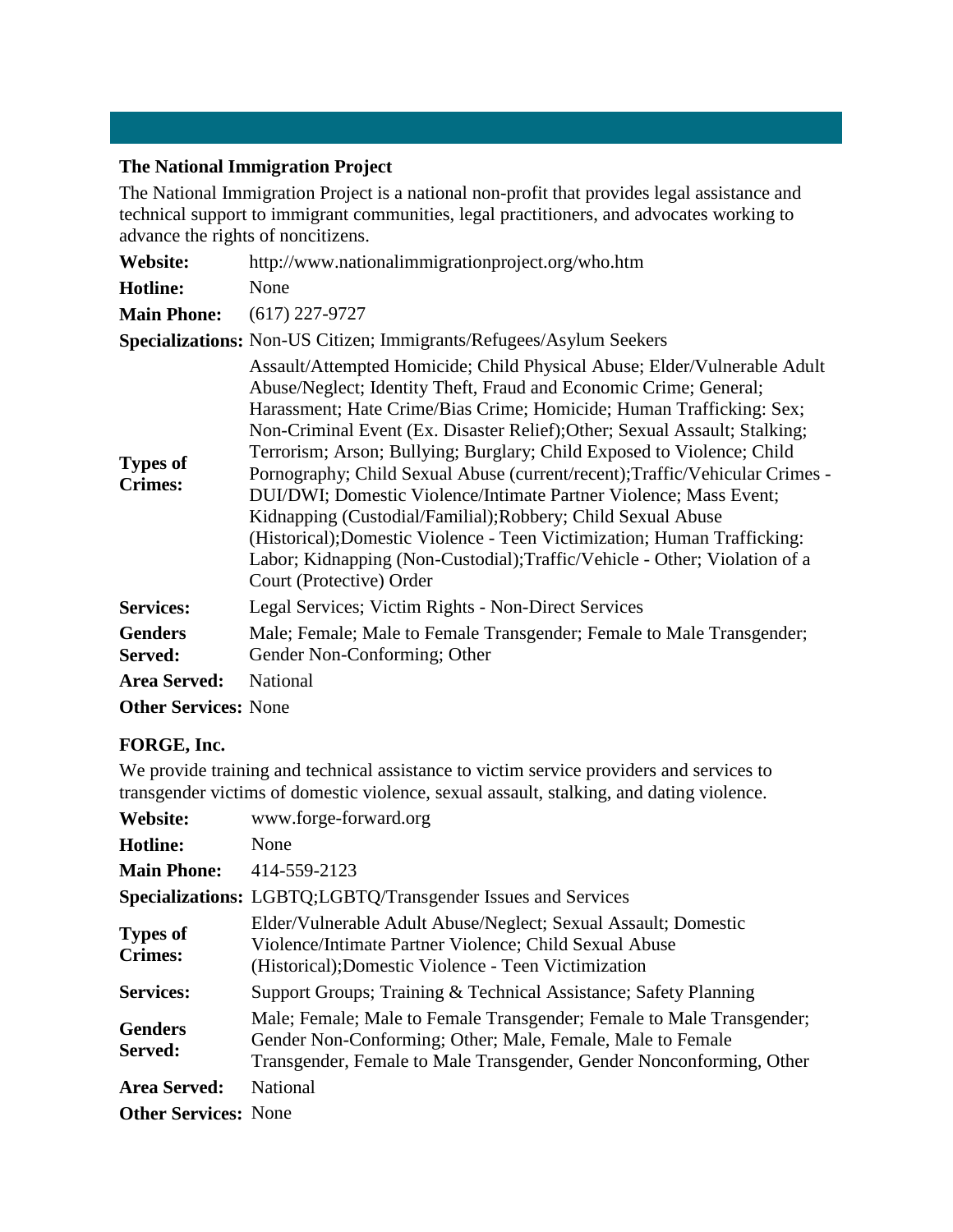# **Tennessee Domestic Violence Helpline**

TN DV HELPLINE is a referral & counseling helpline for victims of domestic violence & families. Specialist are available 24/7.

| Website:                          | pcat.org                                                                                                                                                                                                                                                                                                                                                                                                                                                                        |  |
|-----------------------------------|---------------------------------------------------------------------------------------------------------------------------------------------------------------------------------------------------------------------------------------------------------------------------------------------------------------------------------------------------------------------------------------------------------------------------------------------------------------------------------|--|
| Hotline:                          | 800-356-6767                                                                                                                                                                                                                                                                                                                                                                                                                                                                    |  |
| <b>Main Phone:</b>                | 615-383-0994                                                                                                                                                                                                                                                                                                                                                                                                                                                                    |  |
| <b>Specializations: None</b>      |                                                                                                                                                                                                                                                                                                                                                                                                                                                                                 |  |
| <b>Types of</b><br><b>Crimes:</b> | Assault/Attempted Homicide; Child Physical Abuse; Elder/Vulnerable Adult<br>Abuse/Neglect; General; Harassment; Homicide; Human Trafficking: Sex;<br>Sexual Assault; Stalking; Bullying; Child Exposed to Violence; Child<br>Pornography; Child Sexual Abuse (current/recent); Domestic<br>Violence/Intimate Partner Violence; Child Sexual Abuse<br>(Historical); Domestic Violence - Teen Victimization; Human Trafficking:<br>Labor; Violation of a Court (Protective) Order |  |
| <b>Services:</b>                  | Hotline/Referral Service; Volunteer/Community Involvement; Crime<br><b>Reporting</b> ; Safety Planning                                                                                                                                                                                                                                                                                                                                                                          |  |
| <b>Genders</b><br>Served:         | Male; Female; Male to Female Transgender; Female to Male Transgender;<br>Gender Non-Conforming; Other; Male, Female, Male to Female<br>Transgender, Female to Male Transgender, Gender Nonconforming, Other                                                                                                                                                                                                                                                                     |  |
| <b>Area Served:</b>               | Statewide                                                                                                                                                                                                                                                                                                                                                                                                                                                                       |  |
| <b>Other Services: None</b>       |                                                                                                                                                                                                                                                                                                                                                                                                                                                                                 |  |

# **Federal Bureau of Investigation (FBI) Tip Line**

Please use this website to report suspected terrorism or criminal activity. Your information will be reviewed promptly by an FBI special agent or a professional staff member.

| Website:           | tips.fbi.gov       |
|--------------------|--------------------|
| Hotline:           | $(855) 835 - 5324$ |
| <b>Main Phone:</b> | None               |

**Specializations:** None

| <b>Types of</b><br><b>Crimes:</b> | Assault/Attempted Homicide; Child Physical Abuse; Elder/Vulnerable Adult<br>Abuse/Neglect; Identity Theft, Fraud and Economic Crime; General;<br>Harassment; Hate Crime/Bias Crime; Homicide; Human Trafficking: Sex;<br>Non-Criminal Event (Ex. Disaster Relief); Other; Sexual Assault; Stalking;<br>Terrorism; Arson; Bullying; Burglary; Child Exposed to Violence; Child<br>Pornography; Child Sexual Abuse (current/recent); Traffic/Vehicular Crimes -<br>DUI/DWI; Domestic Violence/Intimate Partner Violence; Mass Event;<br>Kidnapping (Custodial/Familial); Robbery; Child Sexual Abuse<br>(Historical); Domestic Violence - Teen Victimization; Human Trafficking:<br>Labor; Kidnapping (Non-Custodial); Traffic/Vehicle - Other; Violation of a<br>Court (Protective) Order |
|-----------------------------------|------------------------------------------------------------------------------------------------------------------------------------------------------------------------------------------------------------------------------------------------------------------------------------------------------------------------------------------------------------------------------------------------------------------------------------------------------------------------------------------------------------------------------------------------------------------------------------------------------------------------------------------------------------------------------------------------------------------------------------------------------------------------------------------|
| <b>Services:</b>                  | Crime Reporting                                                                                                                                                                                                                                                                                                                                                                                                                                                                                                                                                                                                                                                                                                                                                                          |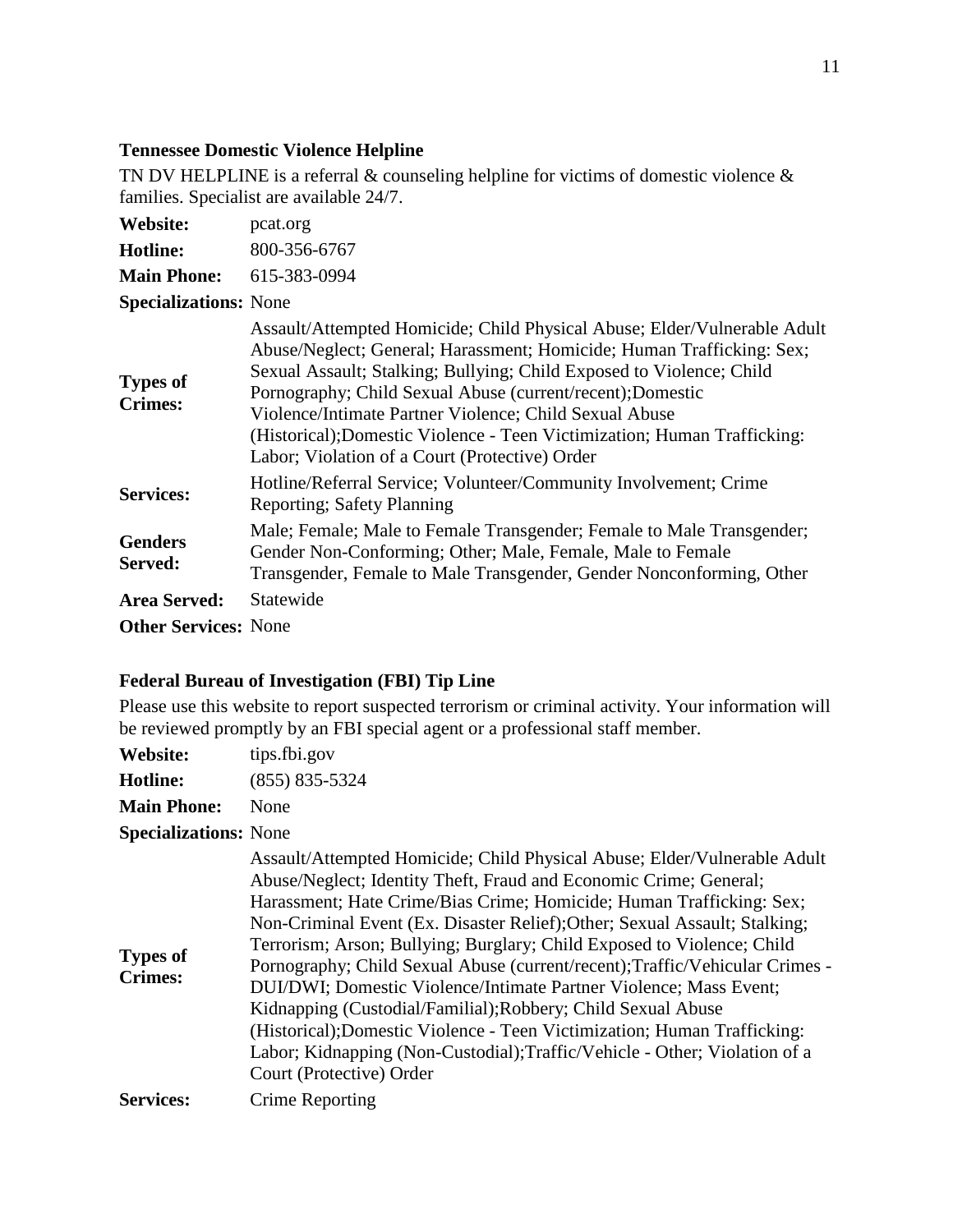| <b>Genders</b>               | Male; Female; Male to Female Transgender; Female to Male Transgender; |
|------------------------------|-----------------------------------------------------------------------|
| <b>Served:</b>               | Gender Non-Conforming; Other                                          |
| <b>Area Served:</b> National |                                                                       |
| <b>Other Services: None</b>  |                                                                       |

# **National Clearinghouse for the Defense of Battered Women**

|                                   | Working for justice for battered women charged with crimes                                    |  |
|-----------------------------------|-----------------------------------------------------------------------------------------------|--|
| Website:                          | http://www.ncdbw.org/about.htm                                                                |  |
| Hotline:                          | $(800)$ 903-0111                                                                              |  |
| <b>Main Phone:</b> (215) 351-0010 |                                                                                               |  |
| <b>Specializations:</b> None      |                                                                                               |  |
|                                   | <b>Types of Crimes:</b> Sexual Assault; Stalking; Domestic Violence/Intimate Partner Violence |  |
| <b>Services:</b>                  | Victim Rights - Non-Direct Services; Training & Technical Assistance                          |  |
| <b>Genders Served: Female</b>     |                                                                                               |  |
| <b>Area Served:</b>               | National                                                                                      |  |
| <b>Other Services:</b> None       |                                                                                               |  |

#### **Tennessee Coalition to End Domestic & Sexual Violence**

The Tennessee Coalition to End Domestic and Sexual Violence provides information and support, a resource library, toll-free information line, immigrant legal clinic, and sexual assault legal clinic.

| http://www.tncoalition.org/about-us#staff                                                                                                                                            |  |
|--------------------------------------------------------------------------------------------------------------------------------------------------------------------------------------|--|
| $(800)$ 289-9018                                                                                                                                                                     |  |
| $(615)$ 386-9406                                                                                                                                                                     |  |
| <b>Specializations:</b> Non-US Citizen; Immigrants/Refugees/Asylum Seekers                                                                                                           |  |
| Human Trafficking: Sex; Intimate Partner Violence; Other; Sexual Assault;<br>Stalking; Domestic Violence/Intimate Partner Violence; Domestic Violence -<br><b>Teen Victimization</b> |  |
| Hotline/Referral Service; Legal Services; Victim Rights - Non-Direct<br>Services; Support Groups; Case Management/Advocacy - General                                                 |  |
| Male; Female; Male to Female Transgender; Female to Male Transgender;<br>Gender Non-Conforming; Other                                                                                |  |
| Statewide                                                                                                                                                                            |  |
| <b>Technical Assistance Public Policy Advocacy Networking Opportunities</b><br><b>Immigrant Legal Clinic</b>                                                                         |  |
|                                                                                                                                                                                      |  |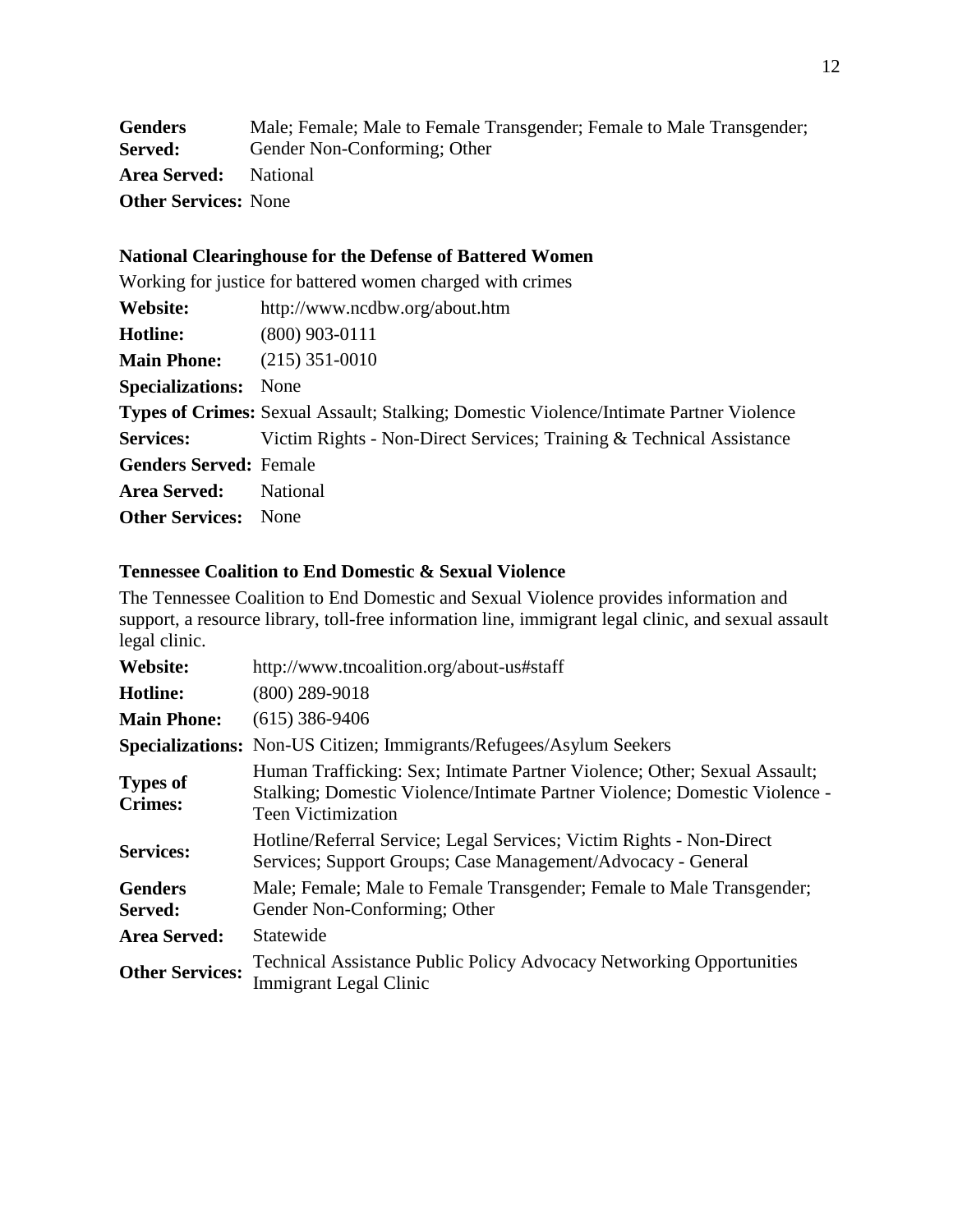# **National Center for Lesbian Rights Legal Information Line**

The Legal Information Helpline provides basic information about laws that affect LGBT people, including family law, and about resources available for people who are facing discrimination or other civil rights issues.

| Website:                          | http://www.nclrights.org                                                                                                                                                                                                                   |  |
|-----------------------------------|--------------------------------------------------------------------------------------------------------------------------------------------------------------------------------------------------------------------------------------------|--|
| <b>Hotline:</b>                   | $(800)$ 528-6257                                                                                                                                                                                                                           |  |
| <b>Main Phone:</b>                | $(415)$ 392-6257                                                                                                                                                                                                                           |  |
| <b>Specializations: LGBTQ</b>     |                                                                                                                                                                                                                                            |  |
| <b>Types of</b><br><b>Crimes:</b> | General; Harassment; Hate Crime/Bias Crime; Human Trafficking: Sex;<br>Sexual Assault; Domestic Violence/Intimate Partner Violence; Kidnapping<br>(Custodial/Familial);Domestic Violence - Teen Victimization; Human<br>Trafficking: Labor |  |
| <b>Services:</b>                  | <b>Legal Services</b>                                                                                                                                                                                                                      |  |
| <b>Genders</b><br>Served:         | Male; Female; Male to Female Transgender; Female to Male Transgender;<br>Gender Non-Conforming                                                                                                                                             |  |
| <b>Area Served:</b>               | <b>National</b>                                                                                                                                                                                                                            |  |
| <b>Other Services: None</b>       |                                                                                                                                                                                                                                            |  |

# **StrongHearts Native Helpline**

The StrongHearts Native Helpline is a culturally-appropriate, confidential service for Native Americans affected by domestic violence and dating violence. Advocates provide free support, safety planning, and referrals.

| Website:                | http://www.strongheartshelpline.org/                                                                  |  |
|-------------------------|-------------------------------------------------------------------------------------------------------|--|
| Hotline:                | (844) 762-8483                                                                                        |  |
| <b>Main Phone:</b>      | None                                                                                                  |  |
| <b>Specializations:</b> | <b>Tribal Communities</b>                                                                             |  |
| <b>Types of Crimes:</b> | Domestic Violence/Intimate Partner Violence; Domestic Violence - Teen<br>Victimization                |  |
| <b>Services:</b>        | Hotline/Referral Service; Safety Planning                                                             |  |
| <b>Genders Served:</b>  | Male; Female; Male to Female Transgender; Female to Male<br>Transgender; Gender Non-Conforming; Other |  |
| <b>Area Served:</b>     | National                                                                                              |  |
| <b>Other Services:</b>  | None                                                                                                  |  |

# **WomensLaw.org**

A project of the National Network to End Domestic Violence, providing legal information and support to victims of domestic violence and sexual assault. Use their online form to email an advocate for legal information.

| Website:           | http://www.womenslaw.org/ |
|--------------------|---------------------------|
| <b>Hotline:</b>    | None                      |
| <b>Main Phone:</b> | None                      |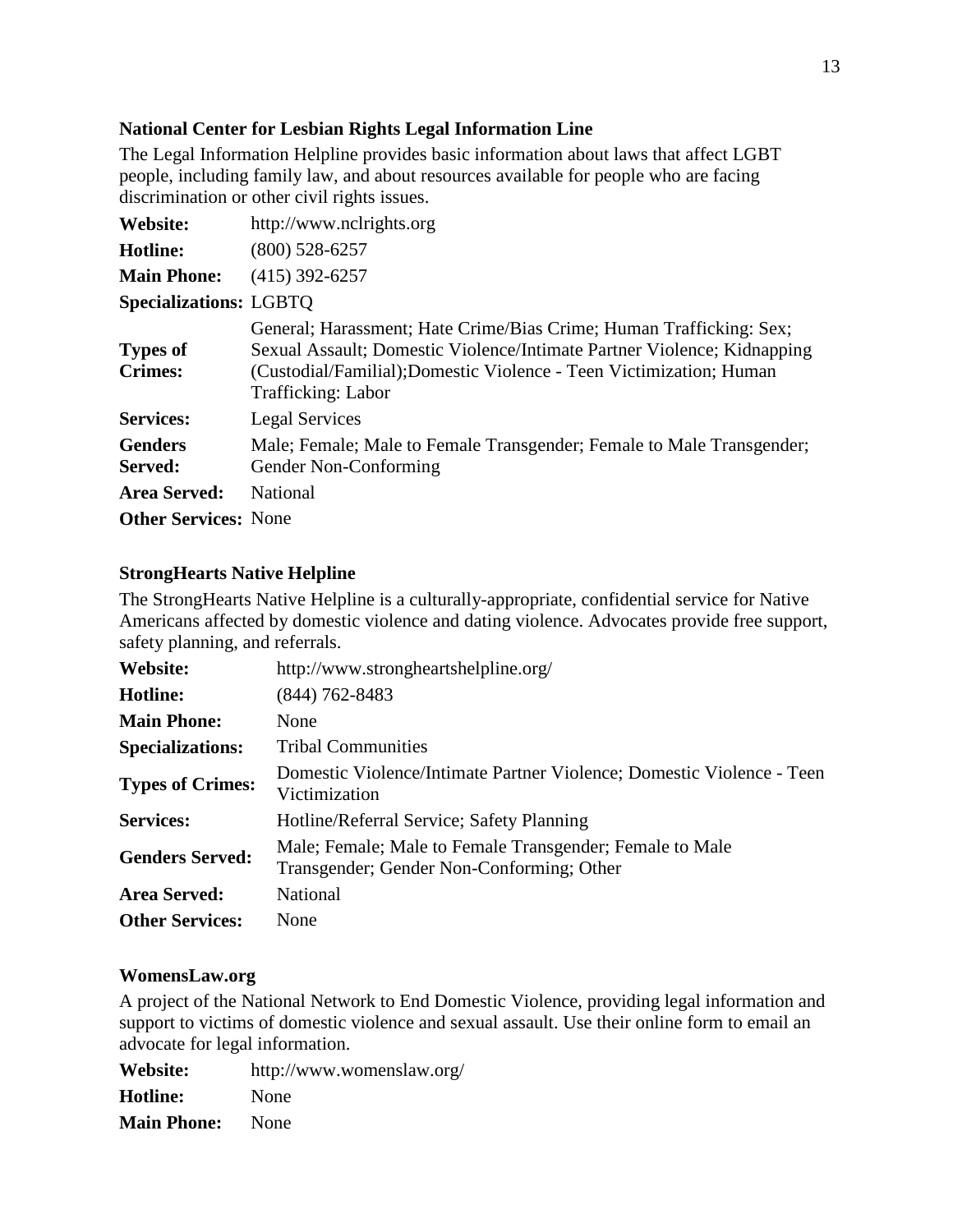| <b>Types of</b><br><b>Crimes:</b> | Assault/Attempted Homicide; General; Human Trafficking: Sex; Intimate<br>Partner Violence; Sexual Assault; Stalking; Domestic Violence/Intimate<br>Partner Violence; Domestic Violence - Teen Victimization; Violation of a<br>Court (Protective) Order |
|-----------------------------------|---------------------------------------------------------------------------------------------------------------------------------------------------------------------------------------------------------------------------------------------------------|
| <b>Services:</b>                  | Hotline/Referral Service; Legal Services; Victim Rights - Non-Direct<br><b>Services</b>                                                                                                                                                                 |
| <b>Genders</b><br>Served:         | Female; Male to Female Transgender                                                                                                                                                                                                                      |
| <b>Area Served:</b>               | <b>National</b>                                                                                                                                                                                                                                         |
|                                   | <b>Other Services:</b> Custody law Restraining Order Protective Order                                                                                                                                                                                   |
|                                   |                                                                                                                                                                                                                                                         |

#### **Male Survivor**

**Specializations:** Non-US Citizen

Male Survivor is committed to preventing, healing and eliminating all forms of sexual victimization of boys and men through treatment, research, education, advocacy and activism.

| Website:                          | www.malesurvivor.org/                                                                                                                                |  |
|-----------------------------------|------------------------------------------------------------------------------------------------------------------------------------------------------|--|
| <b>Hotline:</b>                   | None                                                                                                                                                 |  |
| <b>Main Phone:</b>                | None                                                                                                                                                 |  |
| <b>Specializations:</b> None      |                                                                                                                                                      |  |
| <b>Types of</b><br><b>Crimes:</b> | Sexual Assault; Domestic Violence/Intimate Partner Violence; Child Sexual<br>Abuse (Historical); Domestic Violence - Teen Victimization              |  |
| <b>Services:</b>                  | Hotline/Referral Service; Mental Health/Counseling Services; Victim Rights<br>- Non-Direct Services; Support Groups; Training & Technical Assistance |  |
| <b>Genders</b><br>Served:         | Male; Female to Male Transgender                                                                                                                     |  |
| <b>Area Served:</b>               | National                                                                                                                                             |  |
| <b>Other Services:</b> None       |                                                                                                                                                      |  |

### **Tennessee Criminal Injuries Compensation Fund**

The Tennessee Criminal Injuries Compensation Fund can provide financial assistance to crime victims.

| Website:                          | http://www.treasury.state.tn.us/injury/                                                                                                                                                                                                                                                                                                                                                                                                                       |  |
|-----------------------------------|---------------------------------------------------------------------------------------------------------------------------------------------------------------------------------------------------------------------------------------------------------------------------------------------------------------------------------------------------------------------------------------------------------------------------------------------------------------|--|
| Hotline:                          | None                                                                                                                                                                                                                                                                                                                                                                                                                                                          |  |
| <b>Main Phone:</b>                | $(615) 741 - 2734$                                                                                                                                                                                                                                                                                                                                                                                                                                            |  |
| <b>Specializations: None</b>      |                                                                                                                                                                                                                                                                                                                                                                                                                                                               |  |
| <b>Types of</b><br><b>Crimes:</b> | Assault/Attempted Homicide; Child Physical Abuse; Elder/Vulnerable Adult<br>Abuse/Neglect; Identity Theft, Fraud and Economic Crime; General;<br>Harassment; Hate Crime/Bias Crime; Homicide; Human Trafficking: Sex;<br>Non-Criminal Event (Ex. Disaster Relief); Other; Sexual Assault; Stalking;<br>Terrorism; Arson; Bullying; Burglary; Child Exposed to Violence; Child<br>Pornography; Child Sexual Abuse (current/recent); Traffic/Vehicular Crimes - |  |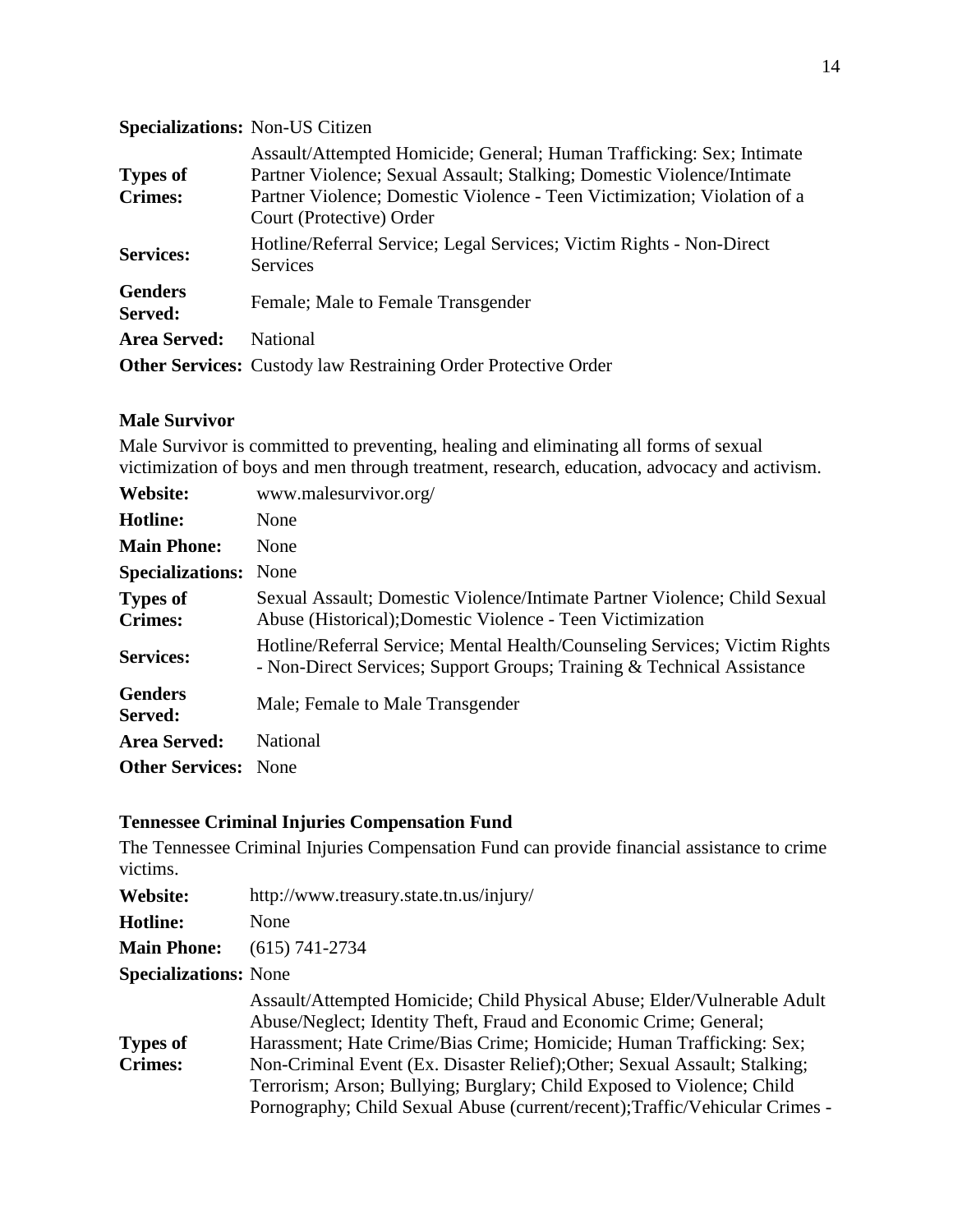|                             | DUI/DWI; Domestic Violence/Intimate Partner Violence; Mass Event;<br>Kidnapping (Custodial/Familial); Robbery; Child Sexual Abuse<br>(Historical); Domestic Violence - Teen Victimization; Human Trafficking:<br>Labor; Kidnapping (Non-Custodial); Traffic/Vehicle - Other; Violation of a<br>Court (Protective) Order |  |
|-----------------------------|-------------------------------------------------------------------------------------------------------------------------------------------------------------------------------------------------------------------------------------------------------------------------------------------------------------------------|--|
| <b>Services:</b>            | Financial/Compensation Assistance                                                                                                                                                                                                                                                                                       |  |
| <b>Genders</b><br>Served:   | Male; Female; Male to Female Transgender; Female to Male Transgender;<br>Gender Non-Conforming; Other                                                                                                                                                                                                                   |  |
| <b>Area Served:</b>         | Statewide                                                                                                                                                                                                                                                                                                               |  |
| <b>Other Services: None</b> |                                                                                                                                                                                                                                                                                                                         |  |

#### **National Crime Victim Law Institute**

NCVLI actively promotes balance and fairness in the justice system through victim-centered legal advocacy, education & resource sharing.

| Website:           | www.ncvli.org |
|--------------------|---------------|
| <b>Hotline:</b>    | None          |
| <b>Main Phone:</b> | 503-768-6819  |

**Specializations:** None

| <b>Types of</b><br><b>Crimes:</b> | Assault/Attempted Homicide; Child Physical Abuse; Elder/Vulnerable Adult<br>Abuse/Neglect; Identity Theft, Fraud and Economic Crime; General;<br>Harassment; Hate Crime/Bias Crime; Homicide; Human Trafficking: Sex;<br>Non-Criminal Event (Ex. Disaster Relief); Other; Sexual Assault; Stalking;<br>Terrorism; Arson; Bullying; Burglary; Child Exposed to Violence; Child<br>Pornography; Child Sexual Abuse (current/recent); Traffic/Vehicular Crimes -<br>DUI/DWI; Domestic Violence/Intimate Partner Violence; Mass Event;<br>Kidnapping (Custodial/Familial); Robbery; Child Sexual Abuse<br>(Historical); Domestic Violence - Teen Victimization; Human Trafficking:<br>Labor; Kidnapping (Non-Custodial); Traffic/Vehicle - Other; Violation of a<br>Court (Protective) Order |  |
|-----------------------------------|------------------------------------------------------------------------------------------------------------------------------------------------------------------------------------------------------------------------------------------------------------------------------------------------------------------------------------------------------------------------------------------------------------------------------------------------------------------------------------------------------------------------------------------------------------------------------------------------------------------------------------------------------------------------------------------------------------------------------------------------------------------------------------------|--|
| <b>Services:</b>                  | Legal Services; Victim Rights - Non-Direct Services; Training & Technical<br>Assistance                                                                                                                                                                                                                                                                                                                                                                                                                                                                                                                                                                                                                                                                                                  |  |
| <b>Genders</b><br>Served:         | Male; Female; Male to Female Transgender; Female to Male Transgender;<br>Gender Non-Conforming; Male, Female, Male to Female Transgender,<br>Female to Male Transgender, Gender Nonconforming                                                                                                                                                                                                                                                                                                                                                                                                                                                                                                                                                                                            |  |
| <b>Area Served:</b>               | National                                                                                                                                                                                                                                                                                                                                                                                                                                                                                                                                                                                                                                                                                                                                                                                 |  |
| <b>Other Services: None</b>       |                                                                                                                                                                                                                                                                                                                                                                                                                                                                                                                                                                                                                                                                                                                                                                                          |  |

#### **Legal Momentum**

We ensure economic and personal security for all women and girls by advancing equity in education, the workplace, and the courts. Legal Momentum provides legal information and assistance, but does not provide legal advice or legal information via email.

**Website:** www.legalmomentum.org/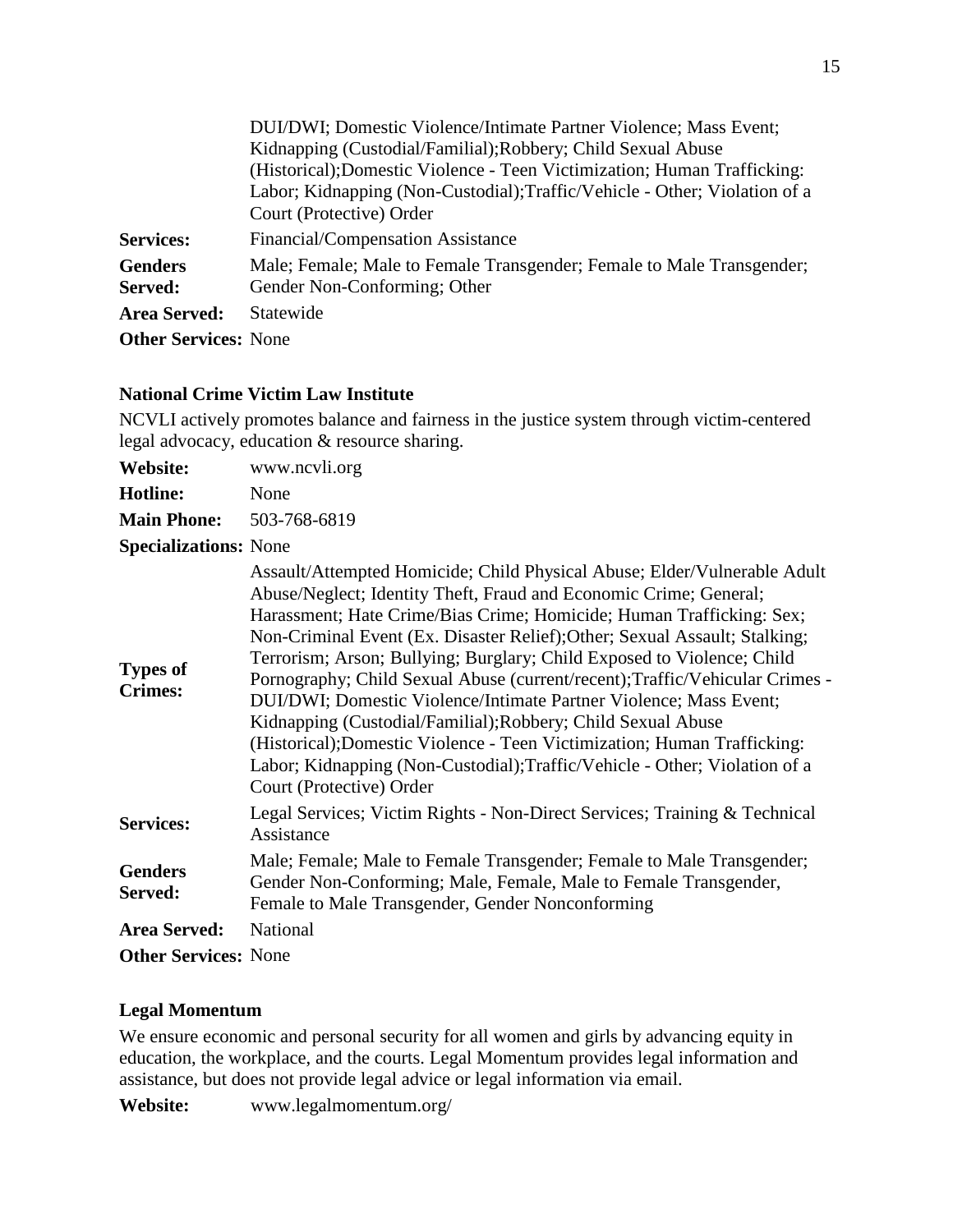| <b>Hotline:</b>                   | None                                                                                                                                                                                                                                                                               |  |
|-----------------------------------|------------------------------------------------------------------------------------------------------------------------------------------------------------------------------------------------------------------------------------------------------------------------------------|--|
| <b>Main Phone:</b>                | $(212)$ 925-6635                                                                                                                                                                                                                                                                   |  |
| <b>Specializations: None</b>      |                                                                                                                                                                                                                                                                                    |  |
| <b>Types of</b><br><b>Crimes:</b> | Assault/Attempted Homicide; Identity Theft, Fraud and Economic Crime;<br>General; Harassment; Human Trafficking: Sex; Sexual Assault; Stalking;<br>Domestic Violence/Intimate Partner Violence; Domestic Violence - Teen<br>Victimization; Violation of a Court (Protective) Order |  |
| <b>Services:</b>                  | <b>Legal Services</b>                                                                                                                                                                                                                                                              |  |
| <b>Genders</b><br>Served:         | Female; Male to Female Transgender                                                                                                                                                                                                                                                 |  |
| Area Served:                      | National                                                                                                                                                                                                                                                                           |  |
| <b>Other Services: None</b>       |                                                                                                                                                                                                                                                                                    |  |

### **Tennessee 2-1-1**

The Tennessee 2-1-1 service provides callers with local resources to shelter, legal assistance, community clinics or organizations, and a variety of other services.

| Website:                     | http://tn211.mycommunitypt.com/ |
|------------------------------|---------------------------------|
| <b>Hotline:</b>              | 211                             |
| <b>Main Phone:</b> None      |                                 |
| <b>Specializations:</b> None |                                 |

| <b>Types of</b><br><b>Crimes:</b> | Assault/Attempted Homicide; Child Physical Abuse; Elder/Vulnerable Adult<br>Abuse/Neglect; Identity Theft, Fraud and Economic Crime; General;<br>Harassment; Hate Crime/Bias Crime; Homicide; Human Trafficking: Sex;<br>Non-Criminal Event (Ex. Disaster Relief); Other; Sexual Assault; Stalking;<br>Terrorism; Arson; Bullying; Burglary; Child Exposed to Violence; Child<br>Pornography; Child Sexual Abuse (current/recent); Traffic/Vehicular Crimes -<br>DUI/DWI; Domestic Violence/Intimate Partner Violence; Mass Event;<br>Kidnapping (Custodial/Familial); Robbery; Child Sexual Abuse<br>(Historical); Domestic Violence - Teen Victimization; Human Trafficking:<br>Labor; Kidnapping (Non-Custodial); Traffic/Vehicle - Other; Violation of a<br>Court (Protective) Order |  |
|-----------------------------------|------------------------------------------------------------------------------------------------------------------------------------------------------------------------------------------------------------------------------------------------------------------------------------------------------------------------------------------------------------------------------------------------------------------------------------------------------------------------------------------------------------------------------------------------------------------------------------------------------------------------------------------------------------------------------------------------------------------------------------------------------------------------------------------|--|
| <b>Services:</b>                  | Hotline/Referral Service                                                                                                                                                                                                                                                                                                                                                                                                                                                                                                                                                                                                                                                                                                                                                                 |  |
| <b>Genders</b><br>Served:         | Male; Female; Male to Female Transgender; Female to Male Transgender;<br>Gender Non-Conforming; Other                                                                                                                                                                                                                                                                                                                                                                                                                                                                                                                                                                                                                                                                                    |  |
| <b>Area Served:</b>               | Statewide                                                                                                                                                                                                                                                                                                                                                                                                                                                                                                                                                                                                                                                                                                                                                                                |  |
| <b>Other Services: None</b>       |                                                                                                                                                                                                                                                                                                                                                                                                                                                                                                                                                                                                                                                                                                                                                                                          |  |

# **Tennessee Attorney General Victim Information Services**

Victim Liaisons provide information and assistance to crime victims and their families as criminal cases make their way through the appeals process. There is also information on other resources on the website.

**Website:** http://attorneygeneral.tn.gov/victim/victimlinks.html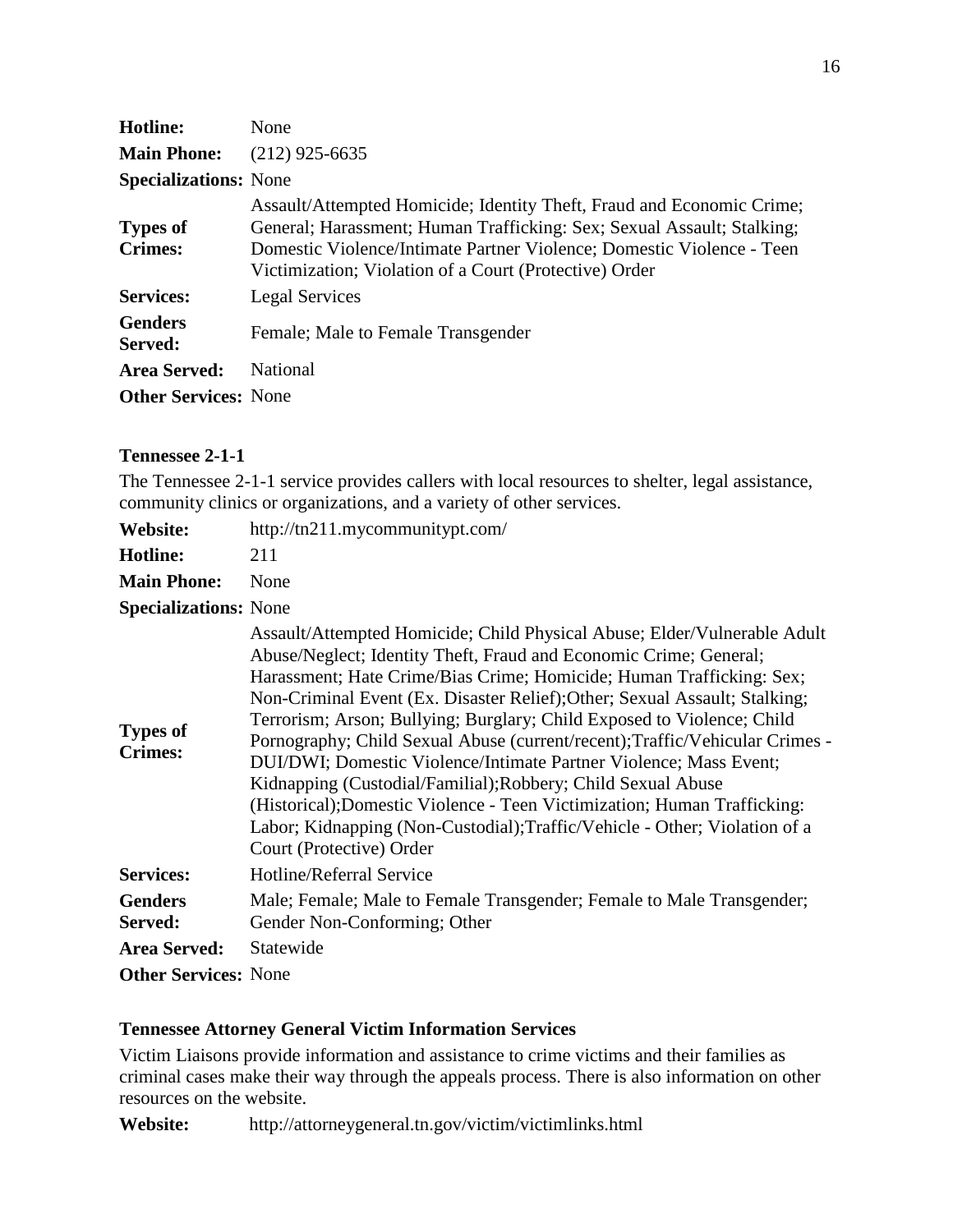# **Hotline:** None **Main Phone:** (615) 741-8109 **Specializations:** None

| <b>Types of</b><br><b>Crimes:</b> | Assault/Attempted Homicide; Child Physical Abuse; Elder/Vulnerable Adult<br>Abuse/Neglect; Identity Theft, Fraud and Economic Crime; General;<br>Harassment; Hate Crime/Bias Crime; Homicide; Human Trafficking: Sex;<br>Other; Sexual Assault; Stalking; Terrorism; Arson; Bullying; Burglary; Child<br>Exposed to Violence; Child Pornography; Child Sexual Abuse<br>(current/recent);Traffic/Vehicular Crimes - DUI/DWI; Domestic<br>Violence/Intimate Partner Violence; Mass Event; Kidnapping<br>(Custodial/Familial); Robbery; Child Sexual Abuse (Historical); Domestic<br>Violence - Teen Victimization; Human Trafficking: Labor; Kidnapping (Non-<br>Custodial); Traffic/Vehicle - Other; Violation of a Court (Protective) Order |  |
|-----------------------------------|---------------------------------------------------------------------------------------------------------------------------------------------------------------------------------------------------------------------------------------------------------------------------------------------------------------------------------------------------------------------------------------------------------------------------------------------------------------------------------------------------------------------------------------------------------------------------------------------------------------------------------------------------------------------------------------------------------------------------------------------|--|
| <b>Services:</b>                  | Case Management/Advocacy - General                                                                                                                                                                                                                                                                                                                                                                                                                                                                                                                                                                                                                                                                                                          |  |
| <b>Genders</b><br>Served:         | Male; Female; Male to Female Transgender; Female to Male Transgender;<br>Gender Non-Conforming; Other                                                                                                                                                                                                                                                                                                                                                                                                                                                                                                                                                                                                                                       |  |
| <b>Area Served:</b>               | Statewide                                                                                                                                                                                                                                                                                                                                                                                                                                                                                                                                                                                                                                                                                                                                   |  |
| <b>Other Services: None</b>       |                                                                                                                                                                                                                                                                                                                                                                                                                                                                                                                                                                                                                                                                                                                                             |  |

# **Tennessee Alliance for Legal Services**

The Tennessee Alliance for Legal Services can help connect victims with civil legal services by county.

| <b>Website:</b> | http://www.tals.org/ |
|-----------------|----------------------|
|-----------------|----------------------|

| <b>Main Phone:</b> | $(888)$ 395-9297 |
|--------------------|------------------|
|--------------------|------------------|

# **Specializations:** None

| <b>Types of</b><br><b>Crimes:</b> | Assault/Attempted Homicide; Child Physical Abuse; Elder/Vulnerable Adult<br>Abuse/Neglect; Identity Theft, Fraud and Economic Crime; General;<br>Harassment; Hate Crime/Bias Crime; Homicide; Human Trafficking: Sex;<br>Non-Criminal Event (Ex. Disaster Relief); Other; Sexual Assault; Stalking;<br>Terrorism; Arson; Bullying; Burglary; Child Exposed to Violence; Child<br>Pornography; Child Sexual Abuse (current/recent); Traffic/Vehicular Crimes -<br>DUI/DWI; Domestic Violence/Intimate Partner Violence; Mass Event;<br>Kidnapping (Custodial/Familial); Robbery; Child Sexual Abuse<br>(Historical); Domestic Violence - Teen Victimization; Human Trafficking:<br>Labor; Kidnapping (Non-Custodial); Traffic/Vehicle - Other; Violation of a<br>Court (Protective) Order |
|-----------------------------------|------------------------------------------------------------------------------------------------------------------------------------------------------------------------------------------------------------------------------------------------------------------------------------------------------------------------------------------------------------------------------------------------------------------------------------------------------------------------------------------------------------------------------------------------------------------------------------------------------------------------------------------------------------------------------------------------------------------------------------------------------------------------------------------|
| <b>Services:</b>                  | Legal Services                                                                                                                                                                                                                                                                                                                                                                                                                                                                                                                                                                                                                                                                                                                                                                           |
| <b>Genders</b><br>Served:         | Male; Female; Male to Female Transgender; Female to Male Transgender;<br>Gender Non-Conforming; Other                                                                                                                                                                                                                                                                                                                                                                                                                                                                                                                                                                                                                                                                                    |
| <b>Area Served:</b>               | Statewide                                                                                                                                                                                                                                                                                                                                                                                                                                                                                                                                                                                                                                                                                                                                                                                |
| <b>Other Services: None</b>       |                                                                                                                                                                                                                                                                                                                                                                                                                                                                                                                                                                                                                                                                                                                                                                                          |